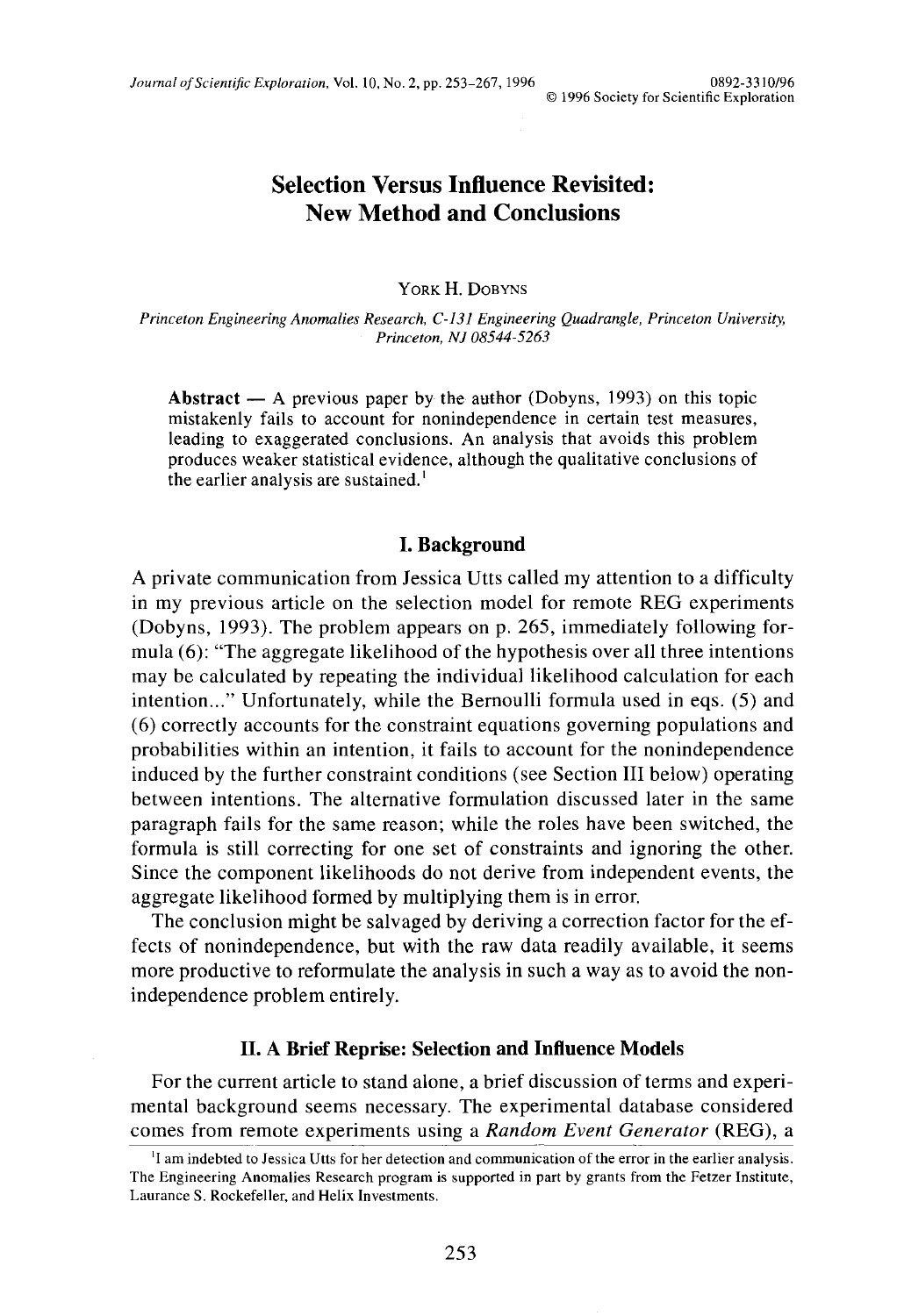#### 254 Y. H. Dobyns

device which records digitized random output from a noise diode or other source. In these remote experiments, operators distant<sup>2</sup> from the device attempt to alter the machine's mean output level. These experiments are *tripolar;* each remote session comprises three consecutive runs started at twentyminute intervals, with the operator attempting to increase the mean output level in one of the runs (H intention), decrease it in another (L intention), and leave it unaltered in a third (B intention). Each of these runs consists of  $2\times10^5$ binary random samples collected as 1000 sums of 200 bits each. Because of the lack of contact between operator and device, it can plausibly be proposed that the observed experimental effect derives not from an actual change in the output, but from judicious choice of intentional labeling to correspond with the random outputs of an undisturbed device generating tripolar sets. This type of effect could constitute a genuine anomaly, in which operators by some asyet-unknown and probably unconscious means acquire information about the run outcomes and choose their intentions to suit, or it could represent a breakdown of the experimental controls in which operators somehow learned of the run outcomes before reporting their intentions. Regardless of the details, any model in which the effect is achieved by selecting the intention ordering to fit otherwise unmodified output can be considered a *selection model.* In contrast, an *influence model* assumes that any observed effects are due to actual differences in the machine's performance under different intentional conditions. It should be noted that this analysis does not, strictly speaking, address the question of whether there is in fact an effect; it aims at distinguishing the origin and nature of an effect *if one* is present. The reality or otherwise of the effect has been discussed elsewhere (Dunne and Jahn, 1992).

## **III. Redefined Rank Frequency**

The 1993 paper uses the term *rank frequency* to refer to the frequency with which a given intention possesses a given ordinal rank within its tripolar set. Since each run within a tripolar set has a definite rank and must also be assigned a definite intention, there are nine rank frequencies, which can most intelligibly be arrayed in a  $3\times3$  matrix of intentions versus ordinal ranks. The dual constraints of one of each rank, and one of each intention, in each tripolar set, manifest as a set of five independent constraint equations on these nine matrix elements. (Actually, there are six constraining conditions, one on each row and column of the matrix; however, any one of the six equations may be expressed as a linear combination of the other five, and thus eliminated.)

The nonindependence problem can be avoided by formulating the problem in terms of tripolar sets, rather than individual runs. There are just six distinct ways in which three nonidentical run outcomes can be assigned to the three intentions under the protocol constraint that each tripolar set contains exactly

<sup>&</sup>lt;sup>2</sup>Distant is here taken to mean that the operator-device separation is at least on the order of a mile and frequently ranges up to hundreds or thousands of miles. Further details of the remote experiments can be found in Dunne and Jahn, 1992.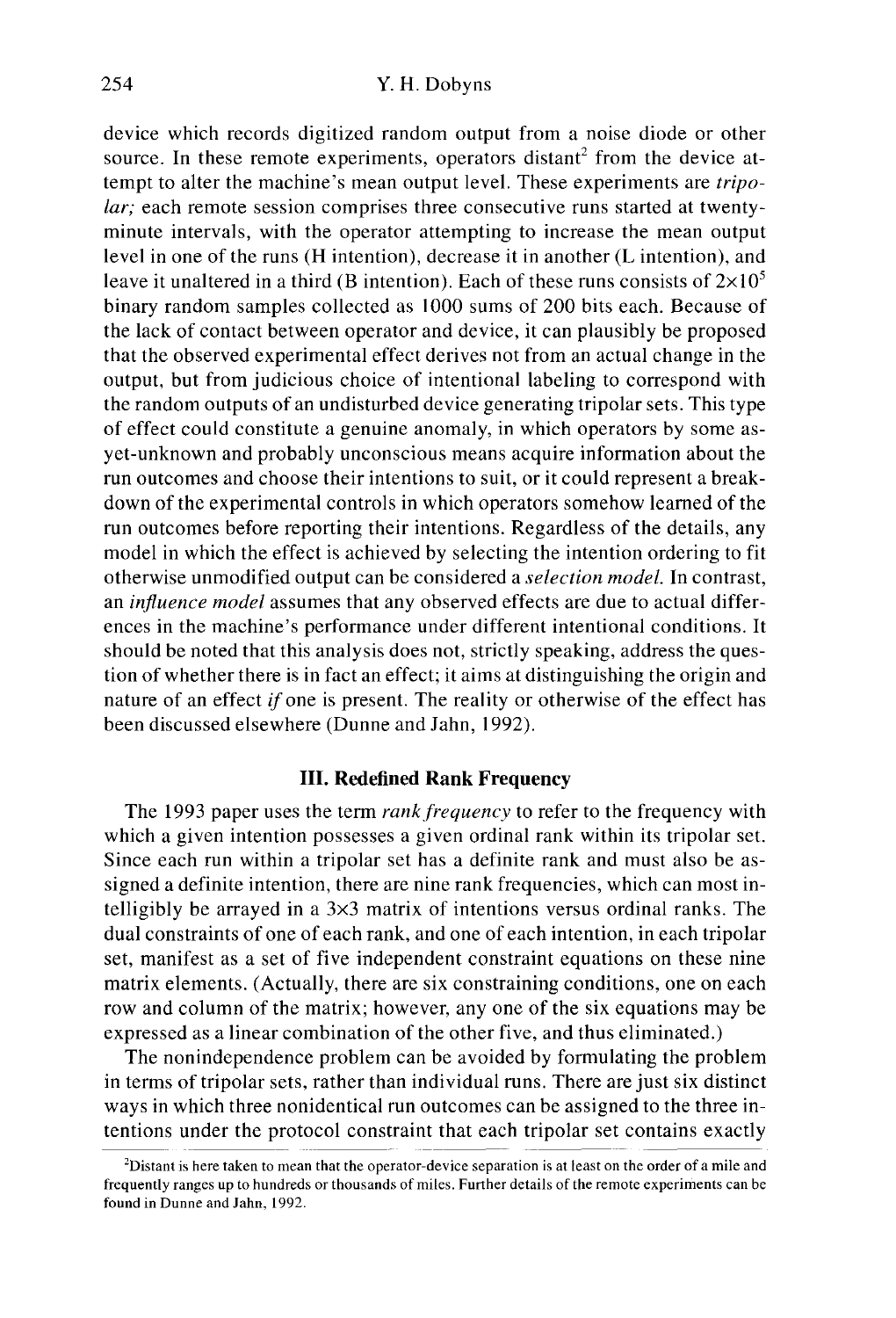one instance of each intention. If we consider the frequency with which tripolar sets appear in each of these possible configurations, we are clearly examining a single set of six exhaustive and mutually exclusive alternatives, rather than three correlated sets of three such alternatives; the nonindependence problem that corrupted the previous analysis then becomes irrelevant. The remainder of this analysis shall be cast in terms of these frequencies of the six possible tripolar rankings. (Note that these "rank frequencies" are thus defined differently than in the 1993 paper.)

Where individual identification is necessary, rank frequencies will be labeled by the intentional subscripts assigned to the highest, middle, and lowest run of the set, respectively. Thus  $\rho_{HBL}$  refers to the frequency of appearance of the "correct" tripolar labeling in which the highest run is assigned to the high intention and the lowest to the low intention;  $\rho_{BIH}$  refers to the frequency of tripolar sets in which the highest run is labeled a baseline, the middle run a low, and the lowest run a high; and so forth. The key to the analysis is that influence and selection models predict different functional relationships between the rank frequencies and the distribution statistics of the observed data.

#### **IV. Observational Database**

As noted in the 1993 paper, the database comprises 494 tripolar sets. Four of these sets contain ties between intentions, a consequence of the discrete nature of the experiment but not one that can readily be dealt with in this continuous formalism. They may be discarded without appreciably altering the statistics. The overall bit-level deviations from expectation in the remaining 490 sets show the following means and standard deviations:

| TABLE 1<br><b>Bit Deviations</b> |       |         |  |  |
|----------------------------------|-------|---------|--|--|
| Intention                        | Mean  | Std Dev |  |  |
| н                                | 32.81 | 225.5   |  |  |
| в                                | 5.578 | 212.5   |  |  |
|                                  | 2.102 | 217.6   |  |  |

The theoretically expected distribution for these bit deviations is normal with a mean  $\mu$  = 0 and standard deviation  $\sigma$  = 223.6.

However, to conduct an analysis against a selection model one must normalize the data, not by their theoretical distribution, but by the empirical mean and standard deviation of the pooled data themselves. This is necessary to avoid improper prejudice against the selection model. This model assumes the process is applied to  $\mu = 0$ ,  $\sigma = 1$  normal data, and its predictions necessarily have the property that if the three intentions are combined into a single collective pool, the aggregate will have  $\mu = 0$ ,  $\sigma = 1$ . The influence model, on the other hand, is indifferent to a uniform linear transformation applied to all of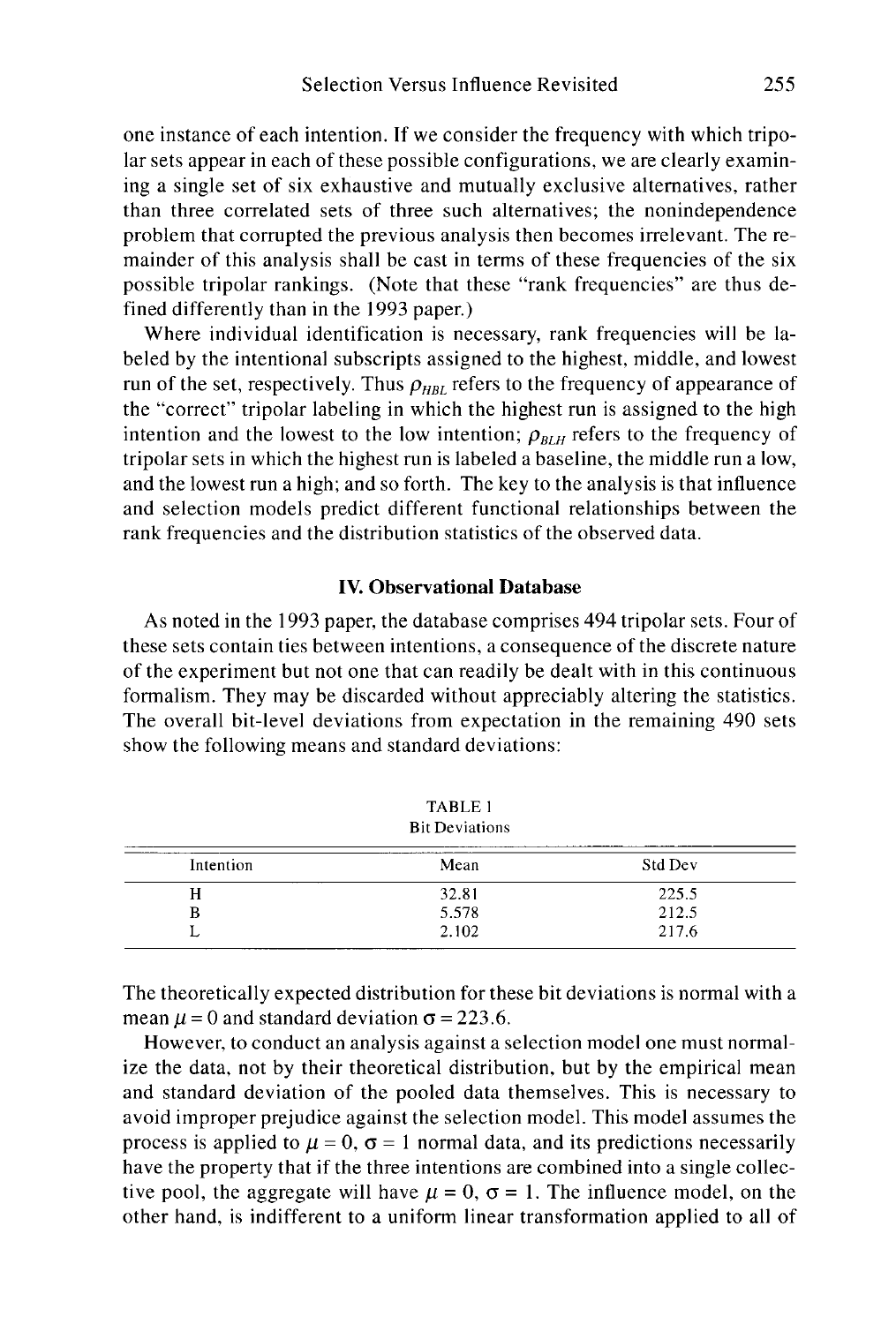the data. Another way of understanding this consideration is to say that the selection model, at least as regards means and variances, predicts the *relative* status of the intentions within the aggregate database, rather than their absolute status under the machine's theoretical output.

So, when the raw data are normalized to have an overall mean of 0 and standard deviation of 1 across all three intentions, the results are:

| Normalized Statistics |           |                |           |           |
|-----------------------|-----------|----------------|-----------|-----------|
| Intention             | Mean      | <b>Std Dev</b> | Skew      | Krt.      |
| н                     | 0.0883    | 1.0304         | $-0.1339$ | $-0.0697$ |
| в                     | $-0.0362$ | 0.9707         | 0.1005    | 0.1481    |
|                       | $-0.0521$ | 0.9941         | $-0.1803$ | $-0.4903$ |

TABLE 2

Table 2 has included the higher moments that will be used in statistical evaluations. These have the same values for the non-normalized data, since they are unaffected by linear transformations. The observed rank frequencies are:

| TABLE 3<br><b>Rank Frequencies</b> |                  |                 |  |  |
|------------------------------------|------------------|-----------------|--|--|
| Rank Order                         | $N$ (out of 490) | Observed $\rho$ |  |  |
| <b>HBL</b>                         | 92               | 0.188           |  |  |
| <b>HLB</b>                         | 88               | 0.180           |  |  |
| <b>BHL</b>                         | 80               | 0.163           |  |  |
| <b>BLH</b>                         | 79               | 0.161           |  |  |
| <b>LHB</b>                         | 87               | 0.178           |  |  |
| LBH                                | 64               | 0.131           |  |  |

The quoted values for  $\rho$  have a one- $\sigma$  statistical uncertainty of  $\pm 0.017$ , due to the number of observations.

#### **V. Inferences from Models**

The influence model treats the distribution data in Table 2 as primary; the expected rank frequencies can be calculated from these distribution statistics through a straightforward if tedious process of numerical integration. The selection model, on the other hand, treats the rank frequencies of Table 3 as primary, and allows distribution statistics to be calculated from them. It is not, however, immediately obvious how one may interpret the results of such calculations. In the one case the prediction generates a set of distribution statistics to be compared with the observation; in the other, a set of rank frequencies is predicted. It is not clear how one may construct a single goodness-of-fit parameter that can be applied in both cases to compare the relative merits of the two hypotheses. The previous work avoided this problem by inverting the functional dependence of the selection model calculations (the integrals involved in the influence model are not readily invertible), allowing a calculation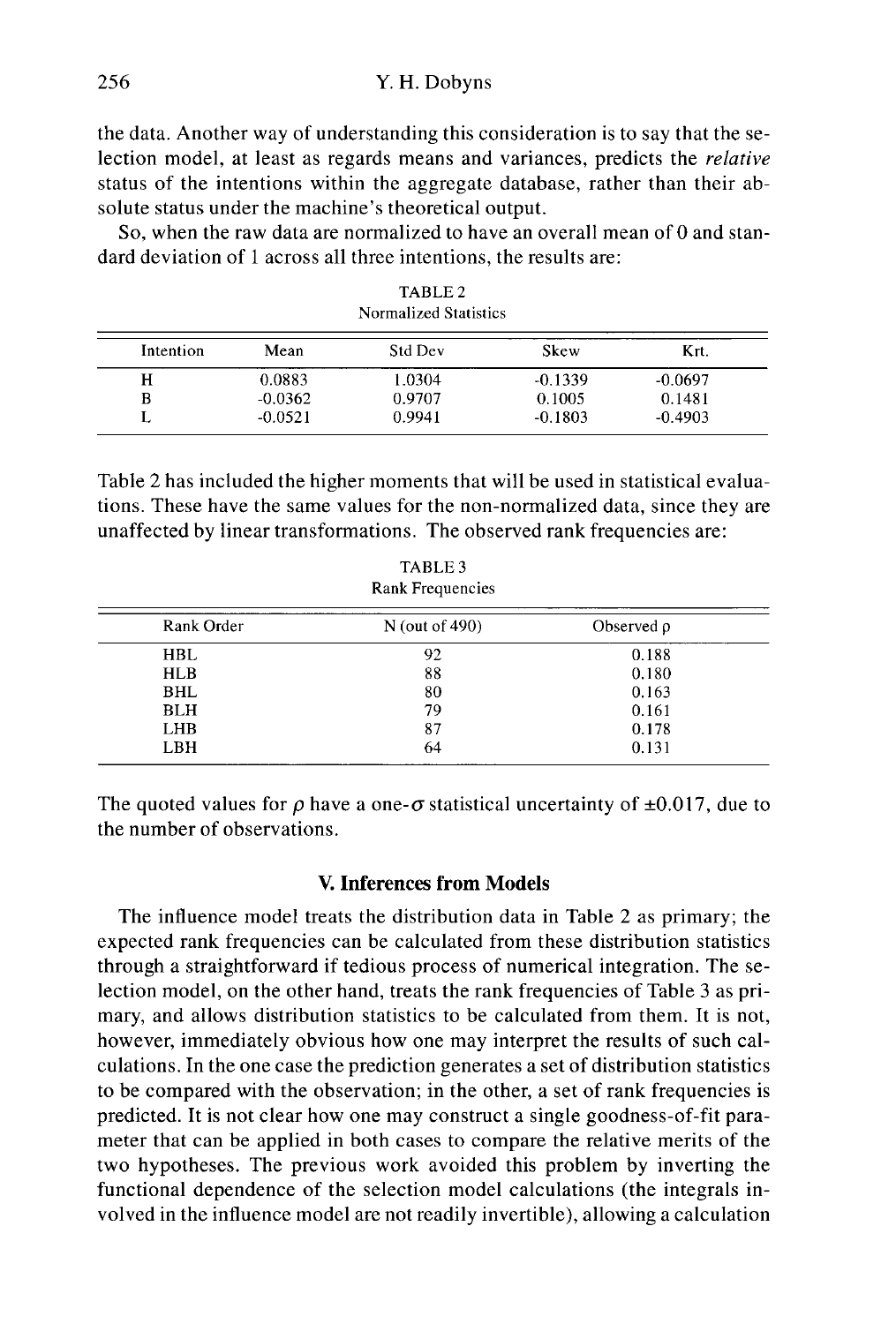from distribution statistics to rank frequencies for both models. This allowed a direct comparison of rank frequency predictions between the two models. Unfortunately, the redefined rank frequencies in Table 3 are not amenable to such functional inversion for the selection model; the relevant equations are nonlinear in the rank frequencies, and admit of multiple solutions for a given set of distribution statistics.

In the absence of a clear theoretical model for a goodness-of-fit comparison, it is nonetheless possible to determine the goodness of fit for each model empirically via a Monte Carlo procedure. This not only establishes each model's ideal predictions for the input data, but also directly determines the distribution of variations in the predictions, making it possible to test each model's fit to the observed data without the need for a functional inversion to create comparable predictions. As an added bonus, using the actual data in the Monte Carlo process assures that the real characteristics of the data are being accounted for to exactly the degree that they are statistically established, without any risk that simplifying assumptions in a theoretical model<sup>3</sup> are distorting the predictions.

#### **VI. Monte Carlo Algorithms**

#### *Selection by Monte Carlo*

The selection model assumes that the data are the result of a selection procedure applied to the extant tripolar sets. A certain proportion of them are correctly identified as to their ordinal rank, with the highest run labeled H, the lowest labeled L, and the middle run labeled B. Likewise varying proportions of the tripolar sets, as detailed in Table 3, are "mislabeled" to various degrees of inaccuracy.

The question we ask of the selection model may be expressed thus: Given the 490 tripolar sets made available for the selection process, and given also the rank frequencies of Table 3 as the definition of the efficiency of the selection process, how likely are the observed statistics of the three intentional distributions? The question, thus phrased, is in itself nearly a specification of the desired Monte Carlo algorithm. First, we internally sort the tripolar sets so that, for each set, we can identify its highest, lowest, and midmost element. We then randomly choose 92 of the 490 to receive the "correct" HBL labeling; we assign the HLB labeling (highest run labeled H and lowest labeled B) to 88 randomly selected sets out of the remaining 398; and so forth. Once the sets have been distributed among the six possible intentional labelings according to the population figures in Table 3, we find which runs have been assigned to each of the three intentions and calculate intentional distribution statistics accordingly. Finally, we repeat the whole process many times, and see how the actual twelve-element matrix (mean, standard deviation, skew, and kurtosis for each

 $3As$ , for example, the assumption of normality in an influence model integration.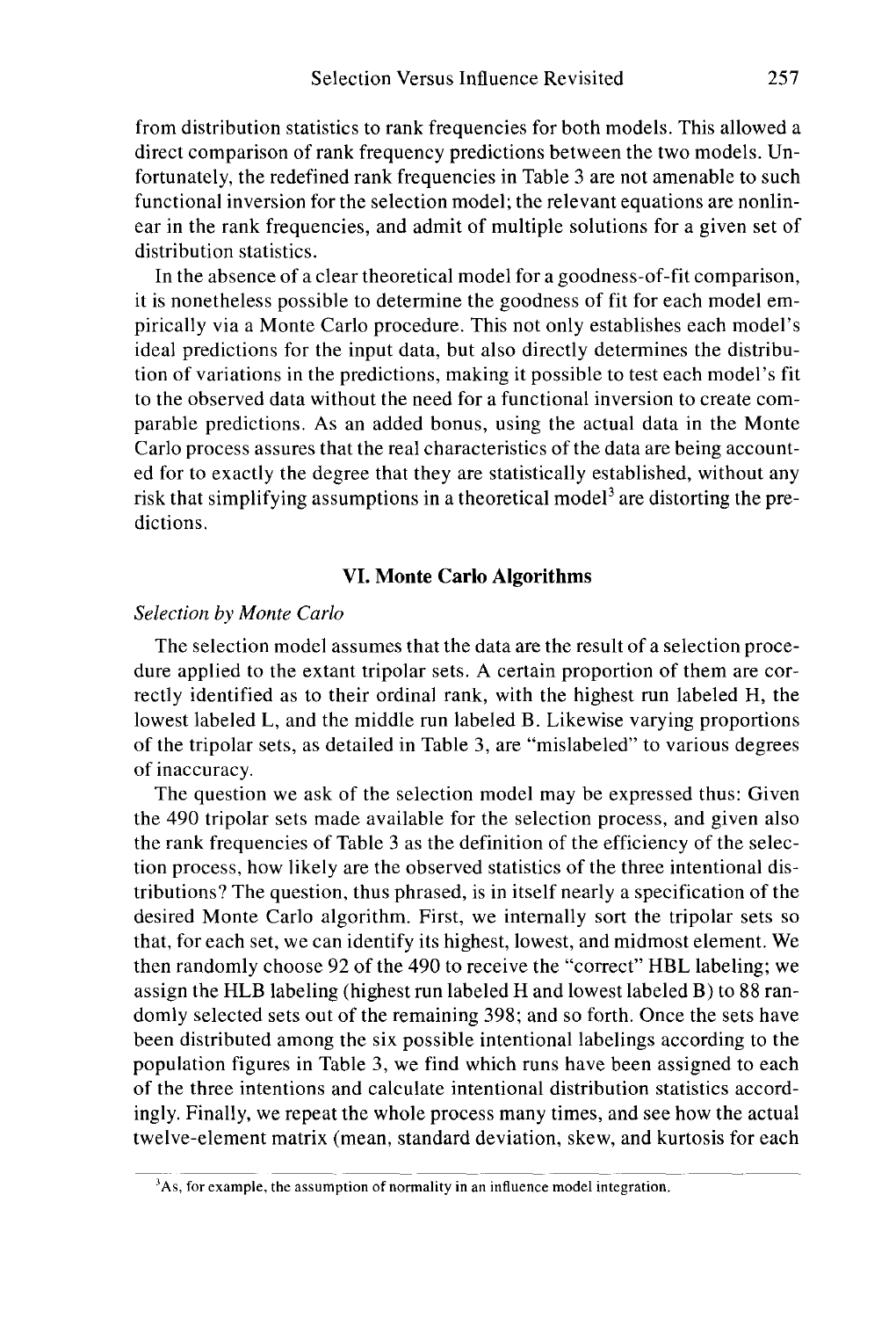of three intentions) of intentional statistics compares to the distribution of many such matrices calculated in the Monte Carlo process.

#### *Influence by Monte Carlo*

For the influence model, the question is: How likely is the observed set of rank frequencies, given the observed statistics of high, low, and baseline runs? Here, the procedure is to preserve the intentional identity of each run and to scramble the tripolar sets. A new group of 490 tripolar sets is created by randomly drawing (without replacement) one each from the high, baseline, and low datasets, until the data are exhausted. The rank frequencies of this rearranged dataset are then calculated and recorded. This process is then iterated to build up an empirical distribution of rank frequency predictions.

## **VII. Goodness of Fit: The Empirical Distance Parameter**

To compare the single set of observational values with the distributions generated by the Monte Carlo procedure, it is simplest to regard the set of numbers as defining a single point in a multidimensional space. For the selection model, which generates twelve statistical measures, the parameter space is twelve-dimensional;<sup>4</sup> for the influence model, which produces six rank frequency predictions, the space is six-dimensional. Once we start thinking in terms of a spatial representation of the data format, however multidimensional, it becomes quite natural to think of summarizing the many differences between (say) any two Monte Carlo outcomes by the *distance* between two points in these many-dimensioned spaces.

This parameter distance presents the ultimate key to quantifying the question of whether the observed values are "like" or "unlike" the predictions emerging from the Monte Carlo calculation. For each model, we calculate the centerpoint of the distribution of Monte Carlo outcomes by taking the mean value of each "coordinate." We can then calculate the distribution of parameter distances from all of the individual Monte Carlo outcomes to this centerpoint, and compare this distribution to the distance between the Monte Carlo centerpoint and the observed data. Figure 1 demonstrates the application of this concept in a readily visualizable parameter space of 2 dimensions. The scatterplot shows 500 points generated with a Gaussian radial density

$$
p(x, y) \propto e^{-r^2/2} = e^{-(x^2 + y^2)/2}.
$$

(Note that this is equivalent to independent variations on both the *x* and *y*

<sup>4</sup>Actually, the two constraints on mean and variance imposed by the selection model confine the points to a ten-dimensional hypersurface in the twelve-dimensional space. This is automatically handled correctly by the empirical treatment, since the normalized observational data obey the same constraint. A similar dimensional reduction, caused by the constraint  $\Sigma \rho = 1$ , applies to the rank frequency calculation; again, the use of an empirical distribution obeying the same constraint instead of a theoretical calculation dependent on the number of dimensions used automatically compensates for this problem without any need for explicitly taking it into account.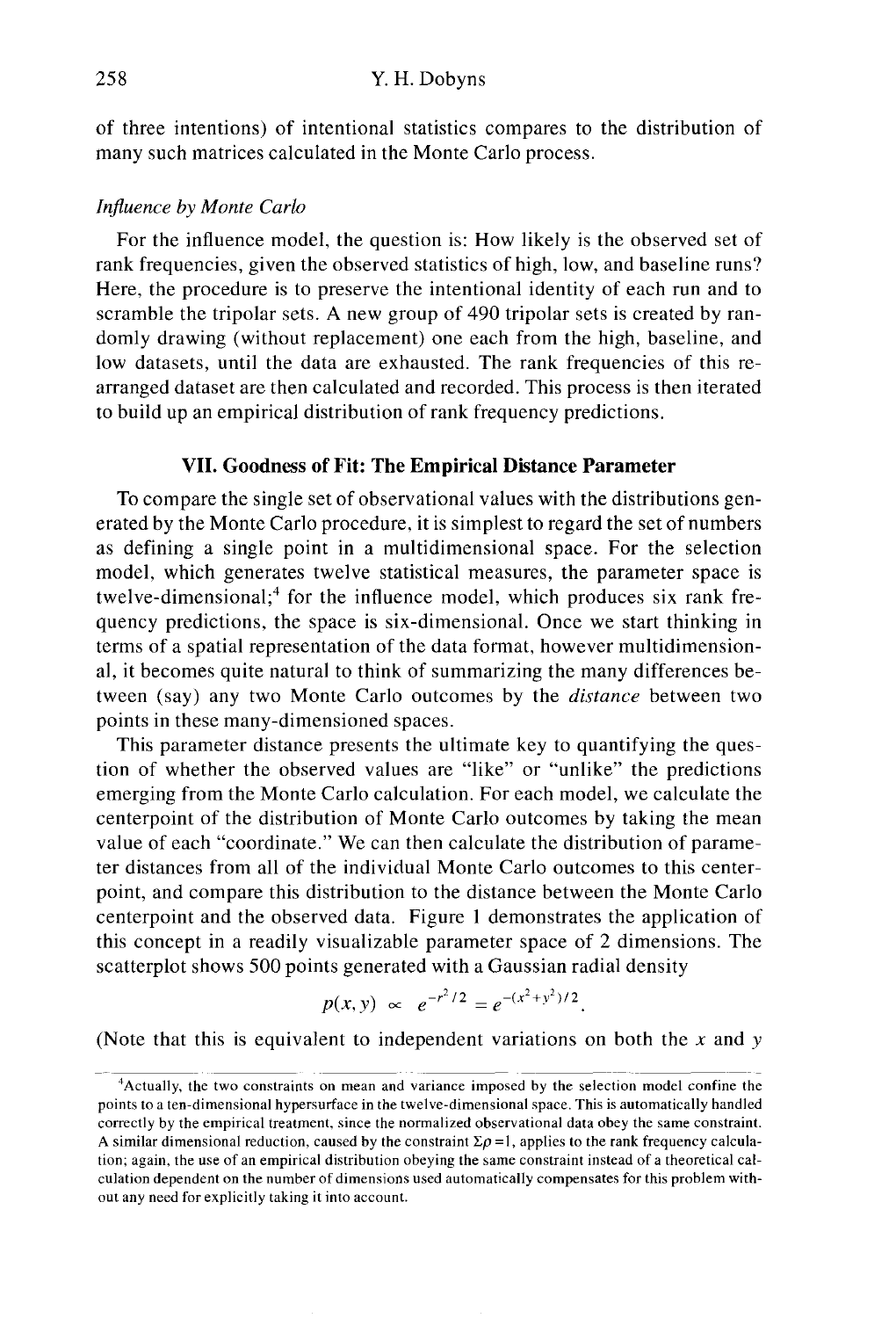

Fig. 1. The distance problem in two dimensions.

axes). The center of the distribution is marked with a filled circle; a few radial lines from the centerpoint to some of the individual points are shown. Also shown is the radial line to an arbitrarily chosen point  $x = 2$ ,  $y = -0.5$  marked by a diamond. If the statistics of the scattered points were not known *a priori* we could construct a statistical test for the likelihood that the diamond is an ordinary member of the distribution by comparing its radial distance from the collective centerpoint with the distribution of all other radial distances such as the examples shown.

#### *Axis Normalization*

An extra complication appears in the Monte Carlo distribution of selectionmodel statistics, since the various statistical measures calculated are not equally stable. This requires that the distance measure be normalized, as shown in Figure 2.

This figure shows two dimensions from an actual sequence of 500 Monte Carlo selection model runs, specifically plotting the baseline skew against the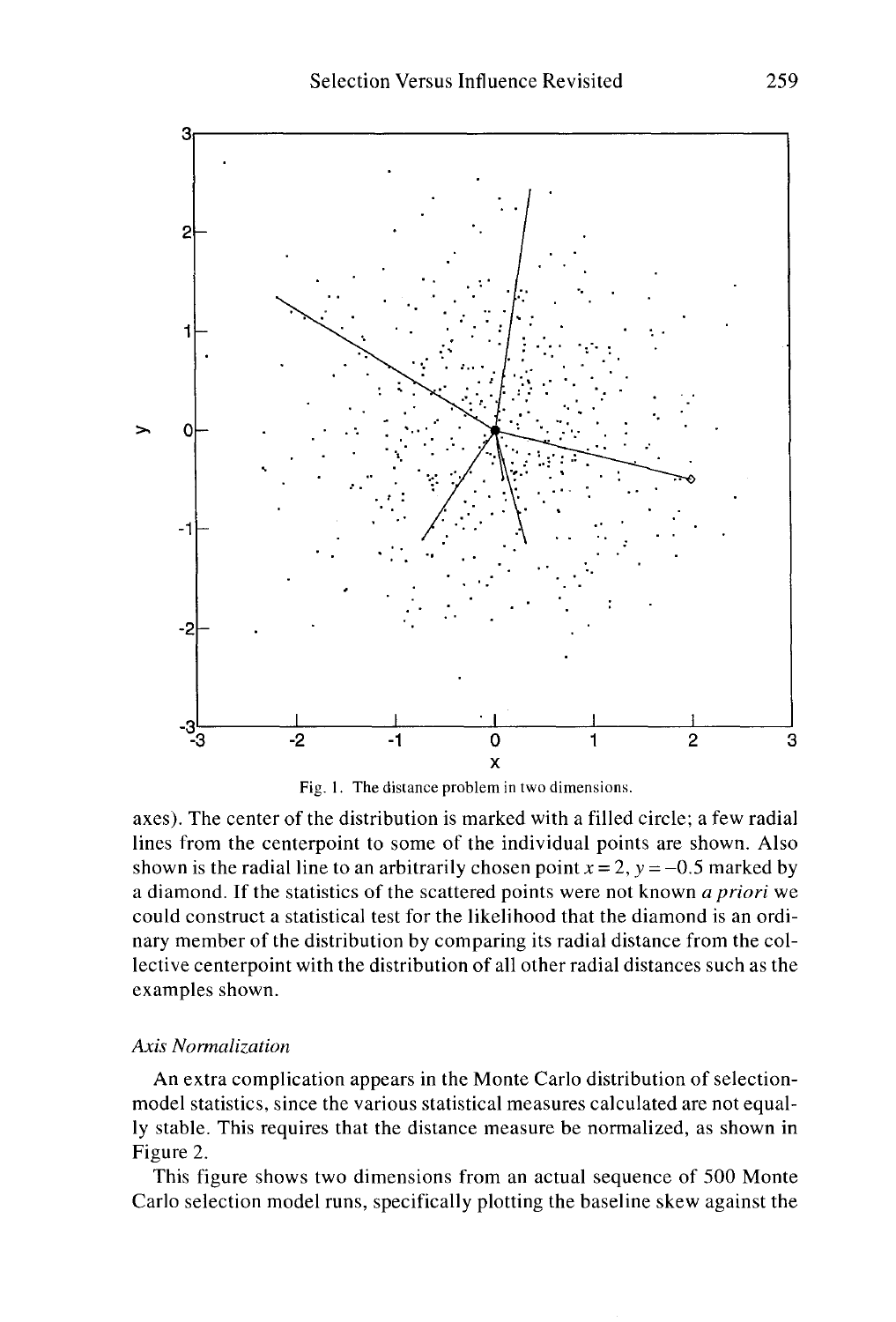baseline standard deviation. Again, the individual runs are plotted by points and the center of the distribution is shown by a filled circle. Figure 2a shows the distribution in absolute units; it is evident that the skew is intrinsically more variable than the standard deviation, as expected from first principles. The density contours are elliptical rather than circular in these two dimensions; the dotted ellipse is an approximate contour. The solid circle, with two points marked, shows why the distance calculation needs to normalized for such cases. Although all points on the circle clearly share the same distance *r* from the center of the distribution, it is obvious that the point marked by a filled diamond is fairly typical of the distribution, while the point marked by a circle and crosshairs is extremely atypical. Since both typical and extreme points can share a common radius, the non-normalized radius is clearly not an adequate representation of how well a given point fits the distribution. For illustration, the open circle connected to the distribution centerpoint by a radial line shows the values of these two parameters in the observed data.

Figure 2b shows the effect of normalizing, in this case by amplifying all lateral distances by a suitably chosen scale factor. (The same scale is used on the  $x$ -axis for display purposes, and no longer reports the actual standard deviation value of the plotted runs.) We can see that the density contours are now approximately circular and that two points at the same distance *r* are in comparable regions of the distribution, regardless of their angular position. The rescaling has shifted the position of the observed data point as well as of the individual Monte Carlo outcomes; its renormalized radius is now suitable for comparison with the renormalized radii of the individual Monte Carlo outcomes as discussed with the example of Figure 1.

## **VIII. Conclusions from Monte Carlo**

To evaluate the two models,  $10^5$  iterations of Monte Carlo were run for each. The distances of individual Monte Carlo runs from the aggregate population centerpoints were calculated and binned to establish the probability density of the distance parameter for each model. The results are shown graphically in Figure 3. The raw bin populations are shown by the scatterplot of crosses; a smoothed version is illustrated by a continuous line. The position of the actual observed data on the distance scale is shown by a labeled vertical spike. It is quite evident that the actual data fall moderately far out on the tail of the selection model's distribution of predictions (top graph in Figure 3), while they are quite close to the peak of the distribution of predictions from the influence model (lower graph in Figure 3). The tail-area  $p$ -value can be calculated quite directly simply by counting the number of runs in the upper tail for each model, that is, the fraction of the Monte Carlo runs that are more unlike the average prediction than the observation. For the selection model, this *p*-value is  $0.0296 \pm 0.0005$  (the uncertainty quoted is the statistical one- $\sigma$  error in establishing a binomial probability from  $10<sup>5</sup>$  observations). For the influence model, on the other hand,  $p = 0.347 \pm 0.002$ . Thus, by a standard  $p = 0.05$  sig-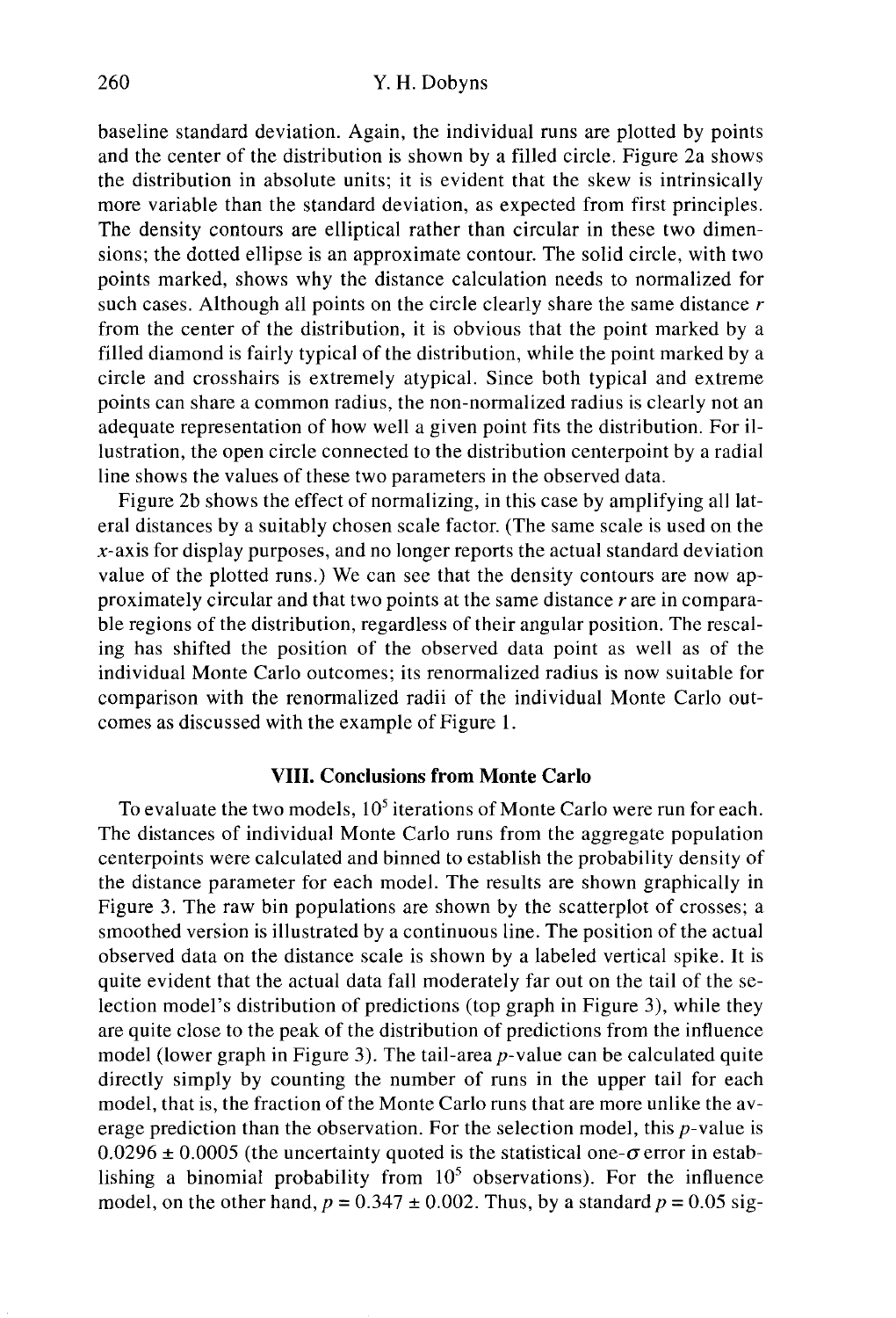

Fig. 2. Why normalization is needed.

nificance criterion, the predictions of the selection model *can* be distinguished from the structure of the observed data, whereas the predictions of the influence model *cannot.* Or, to express the consequences of the Monte Carlo analysis more directly: When influence is assumed, and the existing data distributions are used to construct rank frequencies, the result is statistically indistinguishable from the actual data. In contrast, when selection is assumed, and the existing rank frequencies and tripolar sets are used to construct data distributions, the result is statistically distinct from the actual data structure.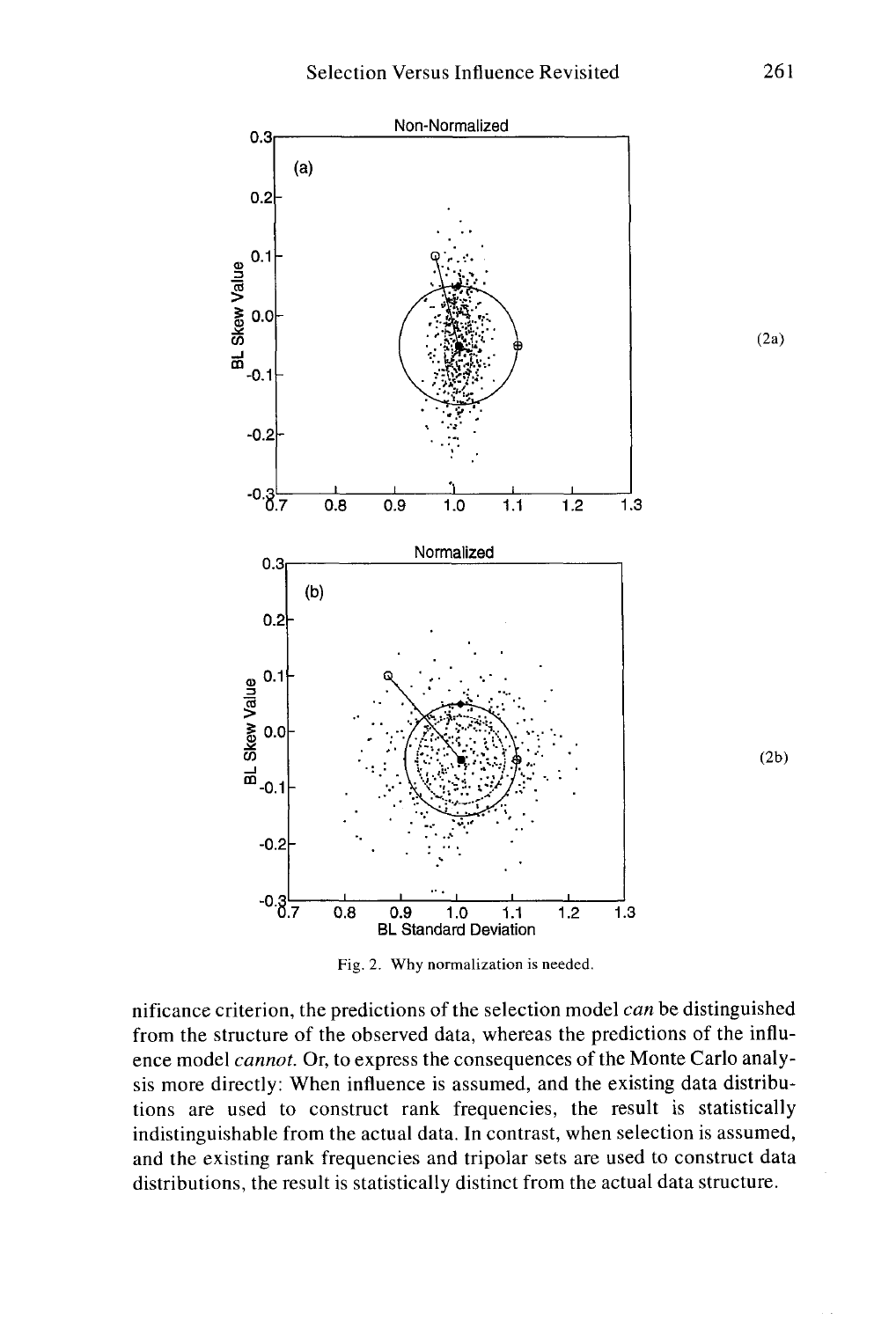### IX. Theoretical Concerns

## *The Nelson Problem*

R. D. Nelson, in private communication, outlined a possibility for the selection process that would increase the difficulty of data interpretation by at least an order of magnitude.

The current analysis presumes that the hypothetical selection by the operator is purely qualitative. It is assumed, for that model, that the operator has some erratic ability to discern which of the three run means is highest (or lowest, etc.). What if the efficacy of such an ability is conditioned by the distinctness of the runs? To draw a visual analogy, it is clear that humans can distinguish two different primary colors under much more adverse conditions than two lightly contrasting shades of beige. It does not seem unreasonable *a priori* that if the human participants have some ability to distinguish and sort among the experimental runs, they could more readily distinguish a (normalized) split of  $\pm$  3 between two intentions than one of  $\pm$  0.001.

If the rank frequencies are data-dependent, the problem of predicting the expected selection distributions from them becomes very much harder. For one thing, the observed rank frequencies are already somewhat uncertain, simply due to the limited number of observations available to characterize them. If the additional dimension of variation with regard to run mean is added, we have no hope of being able to characterize their variation on the basis of the data, and would have to assume a model for such variation. Furthermore, even given a model, the calculation of expected statistics from such variable rank frequencies becomes quite intractable.

Fortunately, the proposition of data-dependent rank frequencies is amenable to a direct test, or rather, to several. It is necessary first to quantify the degree of accuracy an operator displays in making a particular assignment of intentions to a tripolar set. Clearly, there is some sense in which the "HBL" assignment is "completely right" and the backwards "LBH" assignment is "completely wrong," but how should intermediate assignment orders be ranked? There are three binary decisions that can be made in evaluating the relative rankings of a tripolar set: Is the H run higher than the B? Is the B run higher than the L? Is the H run higher than the L? (It should be noted that these three decisions are not independent, but this is irrelevant to the analysis.) If we define an accuracy index by the number of these conditions that are satisfied by a given set, we find that a set in the HBL order has an accuracy index of 3, while a set in the LBH order has an index of 0. For the other four orderings, both HLB and BHL have an index of 2, while both BLH and LHB have an index of 1. Since, in each case, there is no obvious qualitative way in which one of the two rankings with an equal index is "better" or "more accurate" than the other, this index seems a satisfactory quantitative measure of the somewhat vague notion of accuracy in judgement.

The other measure of interest is the *span* of the tripolar set, the interval be-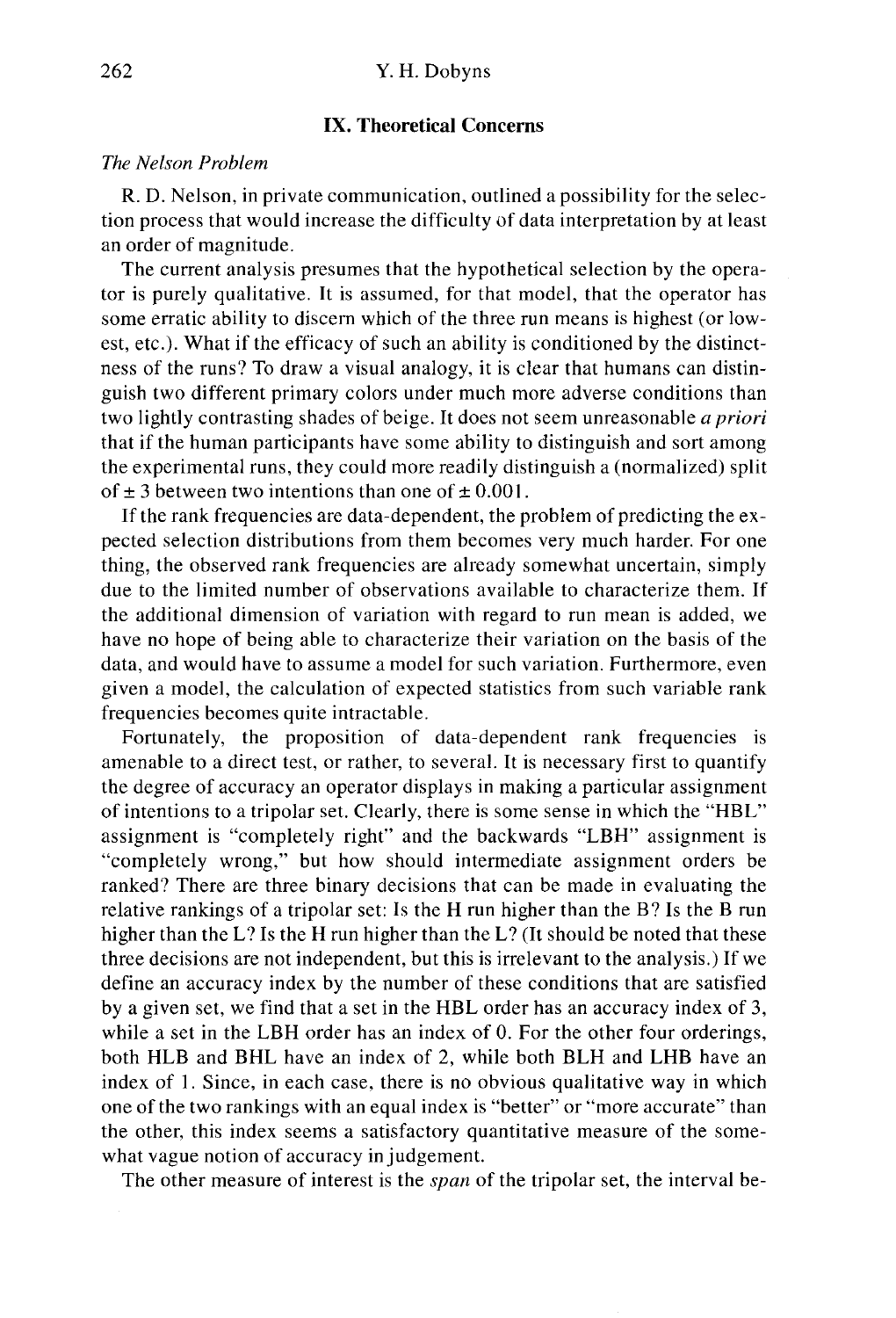

Fig. 3. Fit of theory to observation, both models.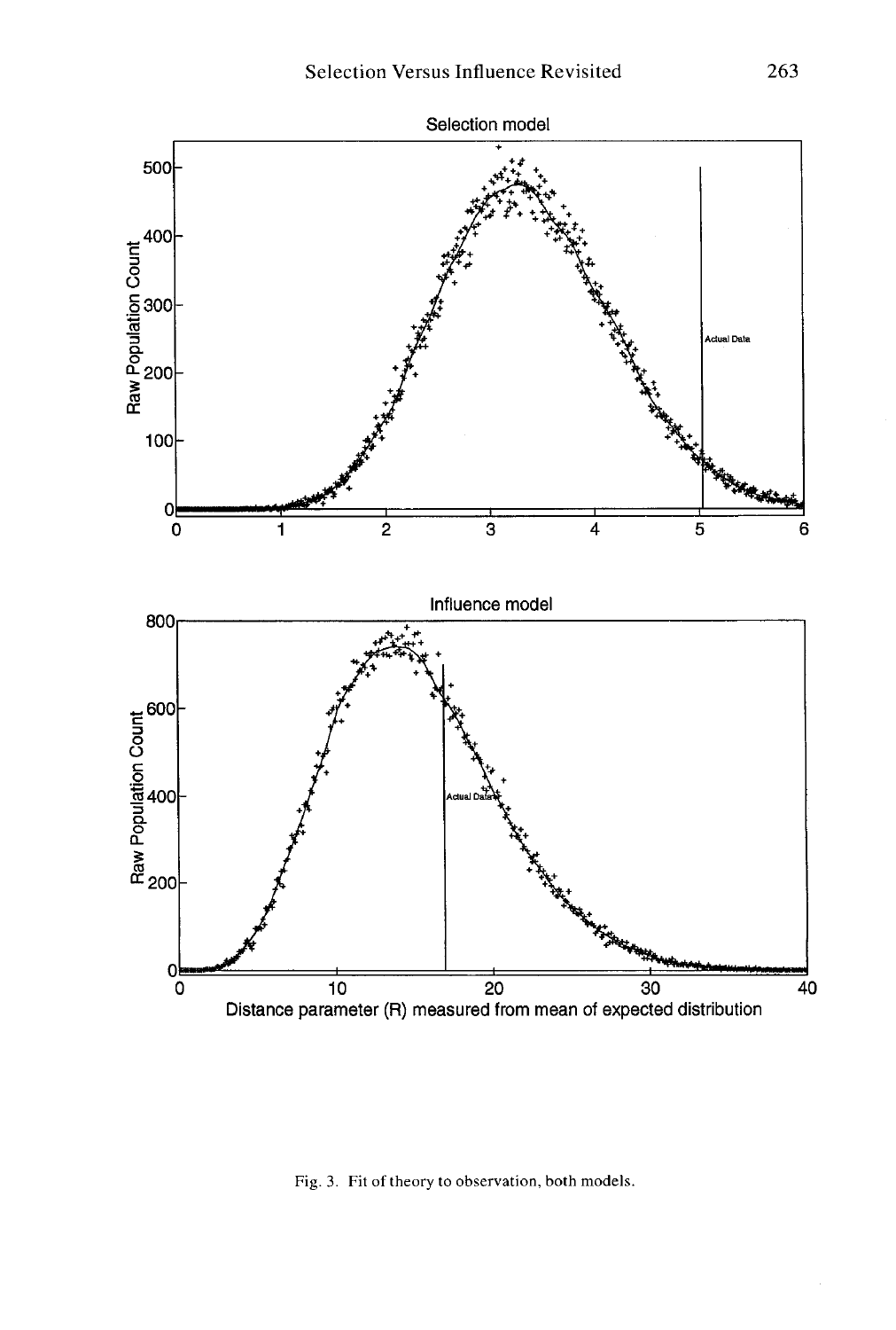

Fig. 4. Accuracy as a function of span.

tween its highest and lowest elements. The data-dependent selection hypothesis posits that accuracy should be greatest for those sets with the widest span. Figure 4 illustrates that this is not the case. The icons with error bars show the average accuracy index and associated standard error, as a function of the span of the tripolar set. These averages were calculated by a binning process; the first point represents the average accuracy for all sets with a span less than 0.5, and so forth. The rightmost bin, nominally [3.5,4.0], includes a contribution from two sets with span values greater than 4. This inclusion does not appreciably change its statistics. Two regression lines with their 95% confidence hyperbolas are shown: the solid line is a weighted regression to the averaged points, the dotted line is the regression to the actual 490 span and accuracy values. This latter may be considered more accurate, since some information is inevitably lost through the binning process; binning was conducted simply because the scatterplot of the 490 accuracy values (not shown) is difficult and uninformative to judge by eye.

The conclusion of the regressions is clear: while some slope is visible in the regression lines, the confidence hyperbolas include lines of the opposite slope, and in consequence the slope of the regression line is not statistically distinguishable from zero. Looking at the binwise averages we can note some modest suggestion, not of a trend, but of some kind of distinction: the data appear to consist of two groups, an extreme group of very large and small spans for which accuracy is poor, and a range of intermediate spans for which accuracy is somewhat better. Resolving the reality of this apparent structure must await the collection of more data, preferably in independent replications. For the purposes of the current analysis, it is sufficient to note that any span-dependence of the rank frequencies is too weak to be detectable in the experimental database. We may therefore resolve the Nelson problem by noting that the as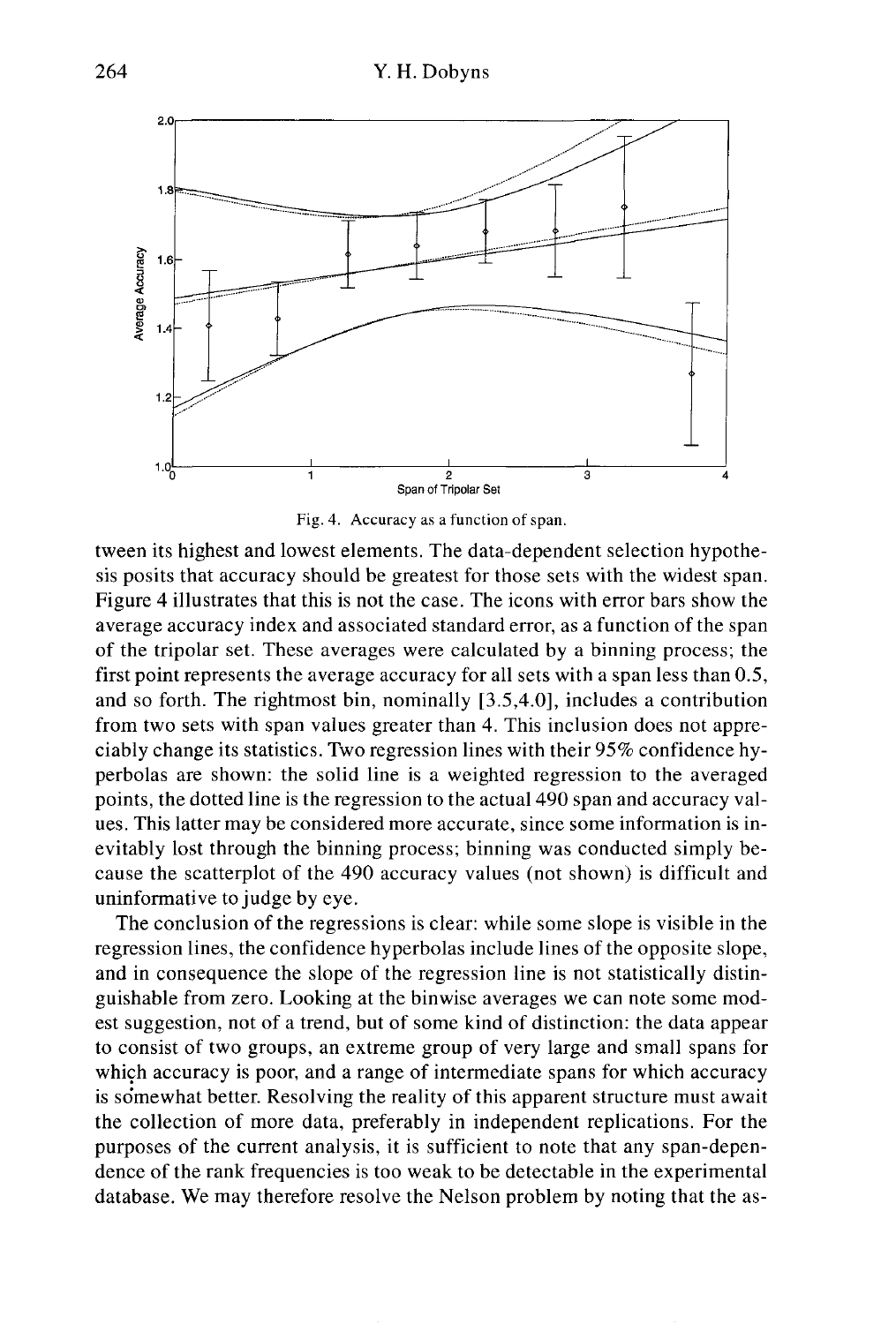sumption of constant selection efficiency used in the foregoing analysis is an adequate approximation for treating the given database.

## *Timing Selection*

The analysis above has addressed a selection model in which intentions are assigned to suit the respective outcomes of a tripolar set, or at least the probability of a match is increased by some anomalous knowledge on the part of the operator. The remote protocol used at PEAR does, however, allow one (and only one) other volitional choice by the operator, namely the time at which data collection is to start. This allows another potential venue in which a selection process could operate: rather than choosing the intentional order to fit the outcome, an operator aware of the machine's future behavior could choose to start collecting data at a moment when its variations would correspond to a chosen intentional order.

The operator has only a single choice of timing for each tripolar set; the second and third runs are started at twenty-minute intervals after the first. This means that, as with intentional selection, timing selection is a process that must be analyzed in terms of entire tripolar sets rather than individual runs.

Clearly, timing selection is potentially far more powerful than intentional selection. A perfectly efficient intentional selection process is limited in its abilities. The best it can do, by labeling each set optimally, is to put the high intention in the distribution generated by taking the highest of three independent standard normal deviates, and the low intention in the symmetric lowest-ofthree distribution. In contrast, a perfectly efficient timing selector is limited only by the number of possible outcomes available for choice. Given a sufficiently broad "menu" of alternatives, a timing selector with perfect discrimination could create any output distribution desired for the three intentional categories.

However, with a single constraint, timing selection can be analyzed with the same tools used above — in fact, it makes exactly the same predictions as intentional selection, and therefore the same conclusions already reached will apply. The constraint is simply that an operator who is using timing selection to favor desirable results will tend only to choose a moment that produces results in line with the intentions, without further optimizing the outcome. In other words, if one assumes that an operator searching (perhaps subconsciously) for an auspicious time to begin the series is satisfied by finding some moment that gives mean shifts in the declared directions, rather than searching among a broad range of possibilities to find the very best, timing selection predicts the same relationships between rank frequencies and distribution parameters as intentional selection.

The reason for this should be clear. Consider a constrained timing selection process that is always successful at choosing the HBL order. By the constraint assumption, its outputs are unbiased selections from the distribution of tripolar sets that happen to be in the correct order. The output of the process, over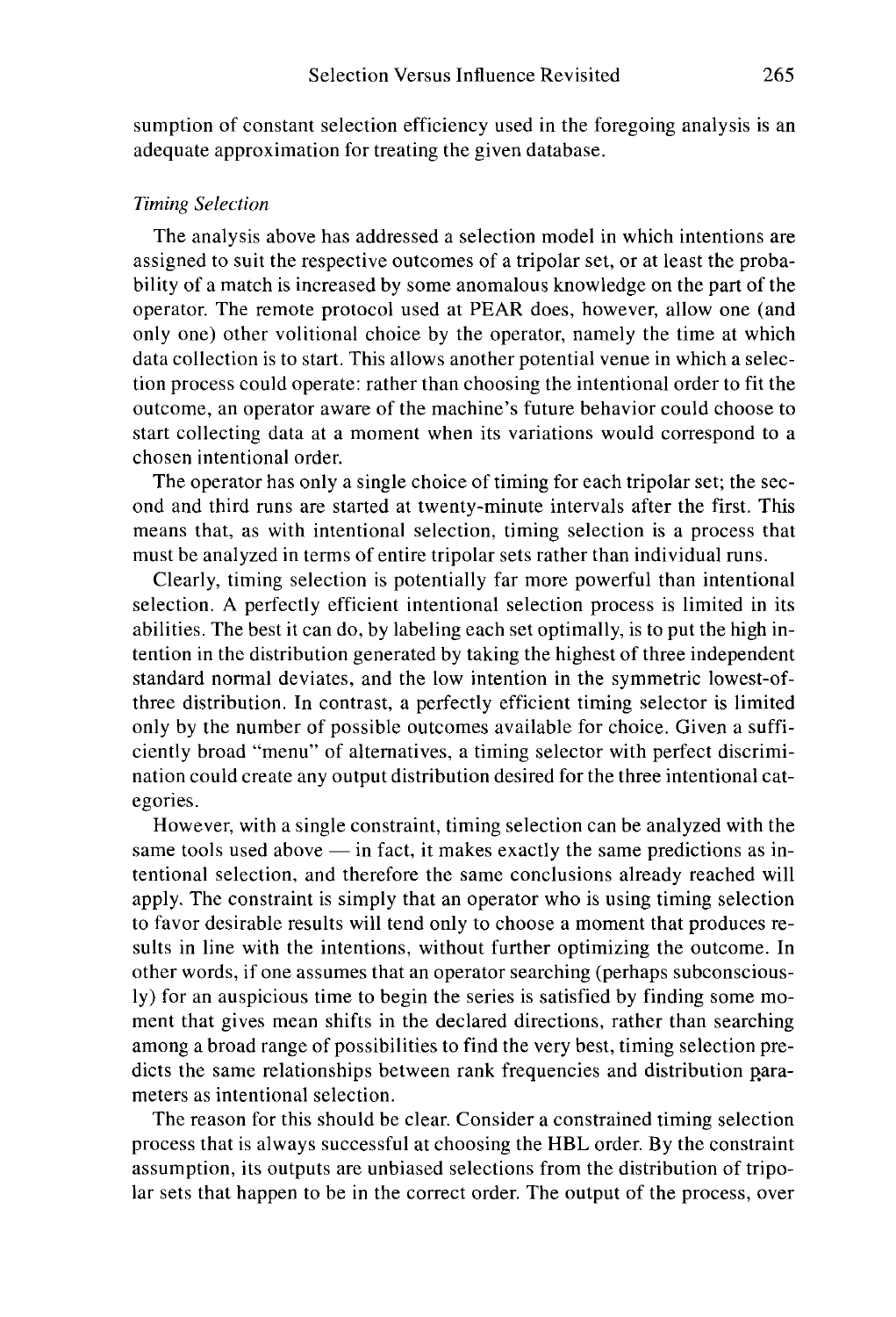many samples, is equivalent to the algorithm: "Generate a tripolar set with attached intention labels. If it is in the correct order, keep it; if not, discard and try again." An intentional selection process that always succeeds is equivalent to the algorithm: "Generate a tripolar set. Label the lowest L, the highest H, and the third B." But both of these procedures will create exactly the same distributions. In each case the probability density of H runs is given (up to an overall normalization) by the joint probability that a normal deviate will take on a given value while two other independent normal deviates take on lower values. The probability distributions for L and B run values are likewise identical in both processes.

The constraint on timing selection may seem arbitrary, but in fact it is highly plausible for the dataset under consideration. It is obvious that the operators are not functioning anywhere near the regime of perfect efficiency. Table 3 shows that, if a selection process is operating, it achieves only a modest increase in the probability of correctly labeled sets. If this is the outcome of a timing selection process, it seems that operators are frequently wrong in their judgement that a given initiation time will produce results in the desired direction. Is it credible that they are managing to optimize their choices within the distribution of correctly-labeled sets, given that they are only marginally successful at identifying such sets at all? The solution of the Nelson problem discussed in the preceding section also supports the notion that operators do not seem to be optimizing their successful choices.

In short, the limited efficiency of rank frequency selection seen in Table 3, and the negative outcome of the Nelson test, strongly indicate that any timing selection process present must be operating in a regime where its effects are indistinguishable from intention-based selection. If this is so, then timing selection under these circumstances makes the same predictions as an intention selection model, and the  $p \approx 0.03$  rejection seen above applies to it as well. Timing selection together with intention selection spans the possible range of selection models for this experiment, so the result can with considerable confidence be applied to all selection models for this particular database. A more generalized timing selection model is not refuted, but must at a minimum include some explanation for the oddity that operators who are only modestly successful at choosing starting times that make the H run high and the L run low nonetheless are choosing their moments so cleverly as to spuriously mimic the statistical features of an influence model.

## **X. Conclusions**

We arrive, finally, at the conclusion that the selection hypothesis gives a poor fit to the data structure, while the influence hypothesis gives about as good a fit as can be expected. The result is statistically weaker than that reported in 1993:  $p \approx 0.03$  instead of  $p \approx 0.0095$  as in the previous analysis. Since it is known that the confound in the previous analysis was an inflation of its significance, it should not be surprising that this is the case.